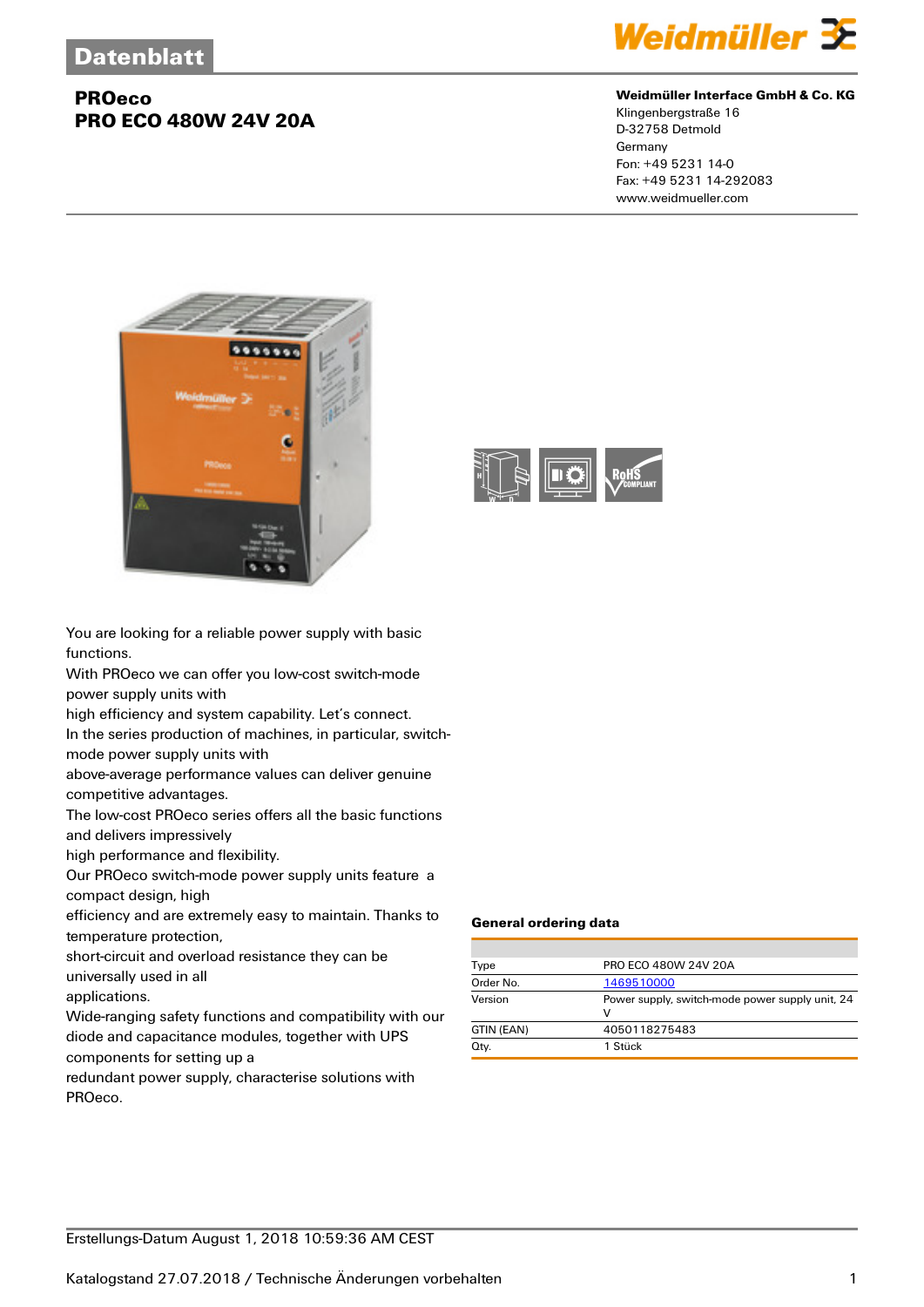# **Technische Daten**

**Dimensions and weights**



#### **Weidmüller Interface GmbH & Co. KG**

| Width                                             | 100 mm                                                                               | Width (inches)              | 3.937 inch                               |
|---------------------------------------------------|--------------------------------------------------------------------------------------|-----------------------------|------------------------------------------|
| Height                                            | 125 mm                                                                               | Height (inches)             | 4.921 inch                               |
| Depth                                             | 120 mm                                                                               | Depth (inches)              | 4.724 inch                               |
| Net weight                                        | 1,557q                                                                               |                             |                                          |
| <b>Temperatures</b>                               |                                                                                      |                             |                                          |
|                                                   |                                                                                      |                             |                                          |
| Operating temperature, max.                       | 70 °C                                                                                | Operating temperature, min. | $-25 °C$                                 |
| Storage temperature, max.                         | 85 °C                                                                                | Storage temperature, min.   | -40 $^{\circ}$ C                         |
| Operating temperature                             | -25 °C70 °C                                                                          | Storage temperature         | -40 °C85 °C                              |
| Input                                             |                                                                                      |                             |                                          |
|                                                   |                                                                                      |                             |                                          |
| AC current consumption                            | 2,37 A @ 230 V AC / 5,2<br>A @ 110 V AC                                              | AC input voltage range      | 85264 V AC (Derating @<br>100 V AC)      |
| Connection system                                 | Screw connection                                                                     | DC current consumption      | 1,55 A @ 370 V DC / 4,65<br>A @ 120 V DC |
| DC input voltage range                            | 80370 V DC (Derating @<br>120 V DC)                                                  | Frequency range AC          | 47.63 Hz                                 |
| Input frequency                                   | 47.63 Hz                                                                             | Input fuse (internal)       | Yes                                      |
| Inrush current                                    | max. 5 A                                                                             | Rated input voltage         | 100240 V AC (wide-<br>range input)       |
| Recommended back-up fuse                          | 6 A / DI, safety fuse<br>16 A, Char. B, circuit<br>breaker<br>68 A, Char. C, circuit | Surge protection            |                                          |
|                                                   | breaker                                                                              |                             | Varistor                                 |
| output                                            |                                                                                      |                             |                                          |
|                                                   |                                                                                      |                             |                                          |
| Capacitive load                                   | unrestricted                                                                         | Connection system           | Screw connection                         |
| Continuous output current @ URated                | 20 A @ 55 °C, 15 A @ 70<br>$^{\circ}C$                                               | Output power                | 480 W                                    |
| Output voltage                                    | 24 V                                                                                 | Output voltage              | 2228 V (adjustable via<br>potentiometer) |
| Overload protection                               | Yes                                                                                  | Parallel connection option  | yes, max. 3                              |
| Protection against inverse voltage                | Yes                                                                                  | Ramp-up time                | $\leq 100$ ms                            |
| Rated (nominal) output current @ U <sub>Nom</sub> | 20 A @ 55 °C                                                                         | Rated output voltage        | 24 V DC ± 1 %                            |
| Residual ripple, breaking spikes                  | <50 mV <sub>SS</sub> @ 24 V DC, $I_N$                                                |                             |                                          |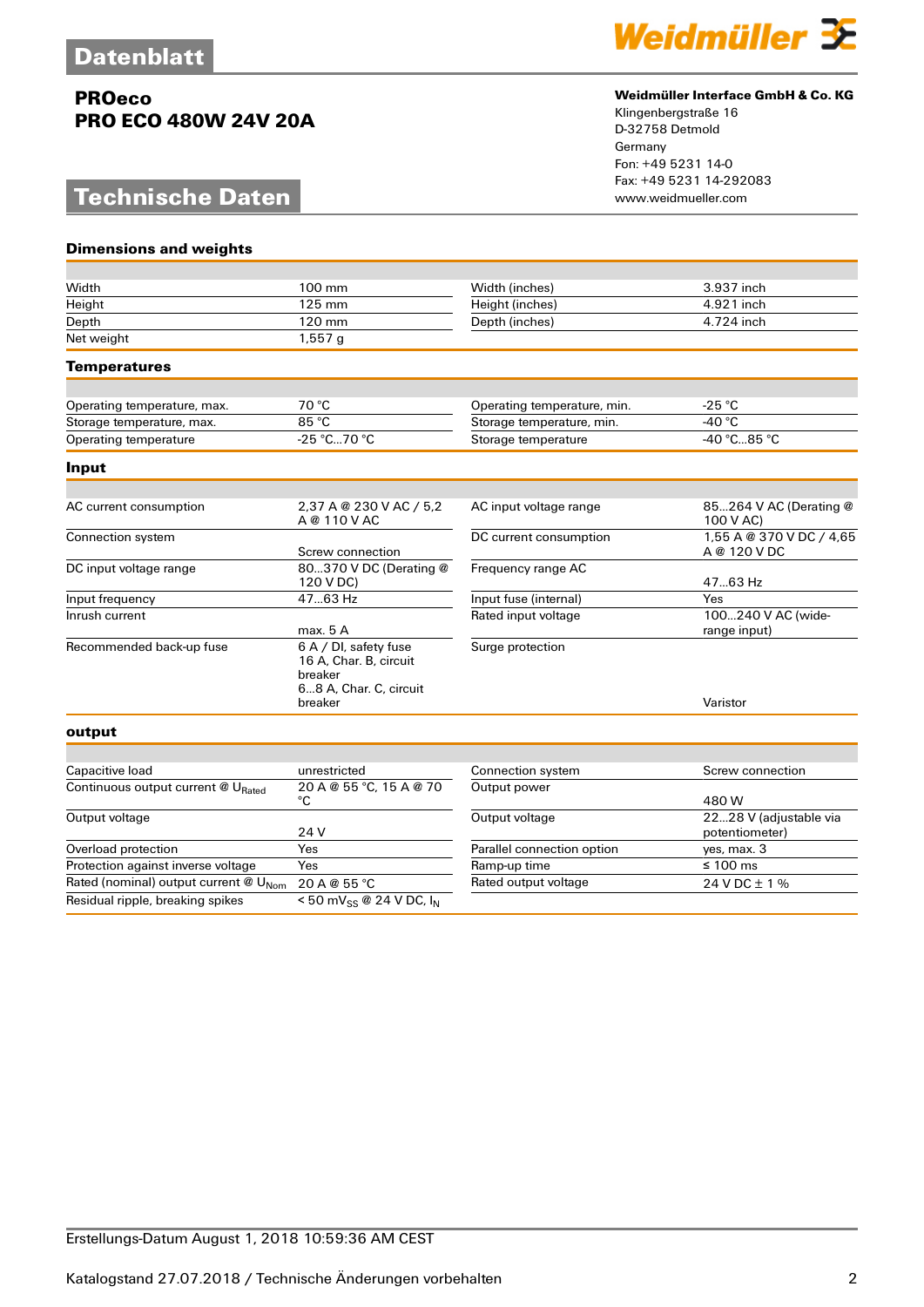**General data**

# **PROeco PRO ECO 480W 24V 20A**

# **Technische Daten**



## **Weidmüller Interface GmbH & Co. KG**

| AC failure bridging time $@$ $ _{\text{Nom}}$  | > 20 ms @ 230 V AC / ><br>20 ms @ 115 V AC                                                                                                                                                                  | Degree of efficiency                                           | 91%                                                                                                                                                                      |
|------------------------------------------------|-------------------------------------------------------------------------------------------------------------------------------------------------------------------------------------------------------------|----------------------------------------------------------------|--------------------------------------------------------------------------------------------------------------------------------------------------------------------------|
| Earth leakage current, max.                    | 3.5 <sub>mA</sub>                                                                                                                                                                                           | Housing version                                                | Metal, corrosion resistant                                                                                                                                               |
| Indication                                     | LED green (U <sub>output</sub> ><br>21.6 V DC), LED yellow<br>$(I_{\text{output}} > 90\% I_{\text{Rated}}$<br>typ.), LED red (overload,<br>overtemperature, short-<br>circuit, $U_{\text{output}}$ < 20.4 V | <b>MTBF</b>                                                    | > 500,000 h acc. to IEC                                                                                                                                                  |
| Max. perm. air humidity (operational)          | DC)<br>5 %95 % RH                                                                                                                                                                                           | Mounting position, installation notice                         | 1709 (SN29500<br>on terminal rail TS 35                                                                                                                                  |
| Operating temperature                          |                                                                                                                                                                                                             | Power factor (approx.)                                         | > 0.98 @ 230 V AC / >                                                                                                                                                    |
|                                                | -25 °C70 °C                                                                                                                                                                                                 |                                                                | 0.98 @ 115 V AC                                                                                                                                                          |
| Power loss, idling                             | 5 W                                                                                                                                                                                                         | Power loss, nominal load                                       | 43 W                                                                                                                                                                     |
| Protection against over-heating                | Yes                                                                                                                                                                                                         | Protection against reverse voltages from<br>the load           | 3035 V DC                                                                                                                                                                |
| Protection degree                              | <b>IP20</b>                                                                                                                                                                                                 | Short-circuit protection                                       | Yes                                                                                                                                                                      |
| <b>EMC</b> / shock / vibration                 |                                                                                                                                                                                                             |                                                                |                                                                                                                                                                          |
|                                                |                                                                                                                                                                                                             |                                                                |                                                                                                                                                                          |
| Limiting of mains voltage harmonic<br>currents | in accordance with EN<br>61000-3-2                                                                                                                                                                          | Noise emission acc. to EN55022                                 | Class B                                                                                                                                                                  |
| Vibration resistance IEC 60068-2-6             | 1 g according to EN50178                                                                                                                                                                                    | Interference immunity test acc. to                             | EN 61000-4-2 (ESD),<br>EN 61000-4-3 (RS), EN<br>61000-4-4 (burst), EN<br>61000-4-5 (surge), EN<br>61000-4-6 (conducted),<br>EN61000-4-8 (Fields),<br>EN61000-4-11 (Dips) |
| Shock resistance IEC 60068-2-27                | 15 g In all directions                                                                                                                                                                                      |                                                                |                                                                                                                                                                          |
| <b>Insulation coordination</b>                 |                                                                                                                                                                                                             |                                                                |                                                                                                                                                                          |
|                                                |                                                                                                                                                                                                             |                                                                |                                                                                                                                                                          |
| Class of protection                            | I, with PE connection                                                                                                                                                                                       | Insulation voltage input / earth                               | 2 kV                                                                                                                                                                     |
| Insulation voltage output / earth              | 0.5 kV                                                                                                                                                                                                      | Insulation voltage, input/output                               | 3 kV                                                                                                                                                                     |
| Pollution severity                             | 2                                                                                                                                                                                                           |                                                                |                                                                                                                                                                          |
| <b>Electrical safety (applied standards)</b>   |                                                                                                                                                                                                             |                                                                |                                                                                                                                                                          |
|                                                |                                                                                                                                                                                                             |                                                                |                                                                                                                                                                          |
| Electrical machine equipment                   | Acc. to EN60204                                                                                                                                                                                             | For use with electronic equipment                              | Acc. to EN50178 /<br><b>VDE0160</b>                                                                                                                                      |
| Protection against dangerous shock<br>currents | Acc. to VDE0106-101                                                                                                                                                                                         | Protective separation / protection<br>against electrical shock | VDE0100-410 / acc. to<br>DIN57100-410                                                                                                                                    |
| Safety extra-low voltage                       | SELV acc. to EN60950,<br>PELV acc. to EN60204                                                                                                                                                               | Safety transformers for switch-mode<br>power supplies          | nach EN61558-2-16                                                                                                                                                        |
| <b>Connection data (input)</b>                 |                                                                                                                                                                                                             |                                                                |                                                                                                                                                                          |
|                                                |                                                                                                                                                                                                             |                                                                |                                                                                                                                                                          |
| Conductor cross-section, AWG/kcmil,<br>max.    | 12                                                                                                                                                                                                          | Conductor cross-section, AWG/kcmil,<br>min.                    | 26                                                                                                                                                                       |
| Conductor cross-section, flexible, min.        | $0.5$ mm <sup>2</sup>                                                                                                                                                                                       | Conductor cross-section, rigid, max.                           | $6 \text{ mm}^2$                                                                                                                                                         |
| Conductor cross-section, rigid, min.           | $0.5$ mm <sup>2</sup>                                                                                                                                                                                       | Connection system                                              | Screw connection                                                                                                                                                         |
| Number of terminals                            | 3 for L/N/PE                                                                                                                                                                                                | Tightening torque, max.                                        | 0.6 Nm                                                                                                                                                                   |
| Tightening torque, min.                        | $0.5$ Nm                                                                                                                                                                                                    | Wire connection cross section, flexible<br>(input), max.       | $2.5$ mm <sup>2</sup>                                                                                                                                                    |
|                                                |                                                                                                                                                                                                             |                                                                |                                                                                                                                                                          |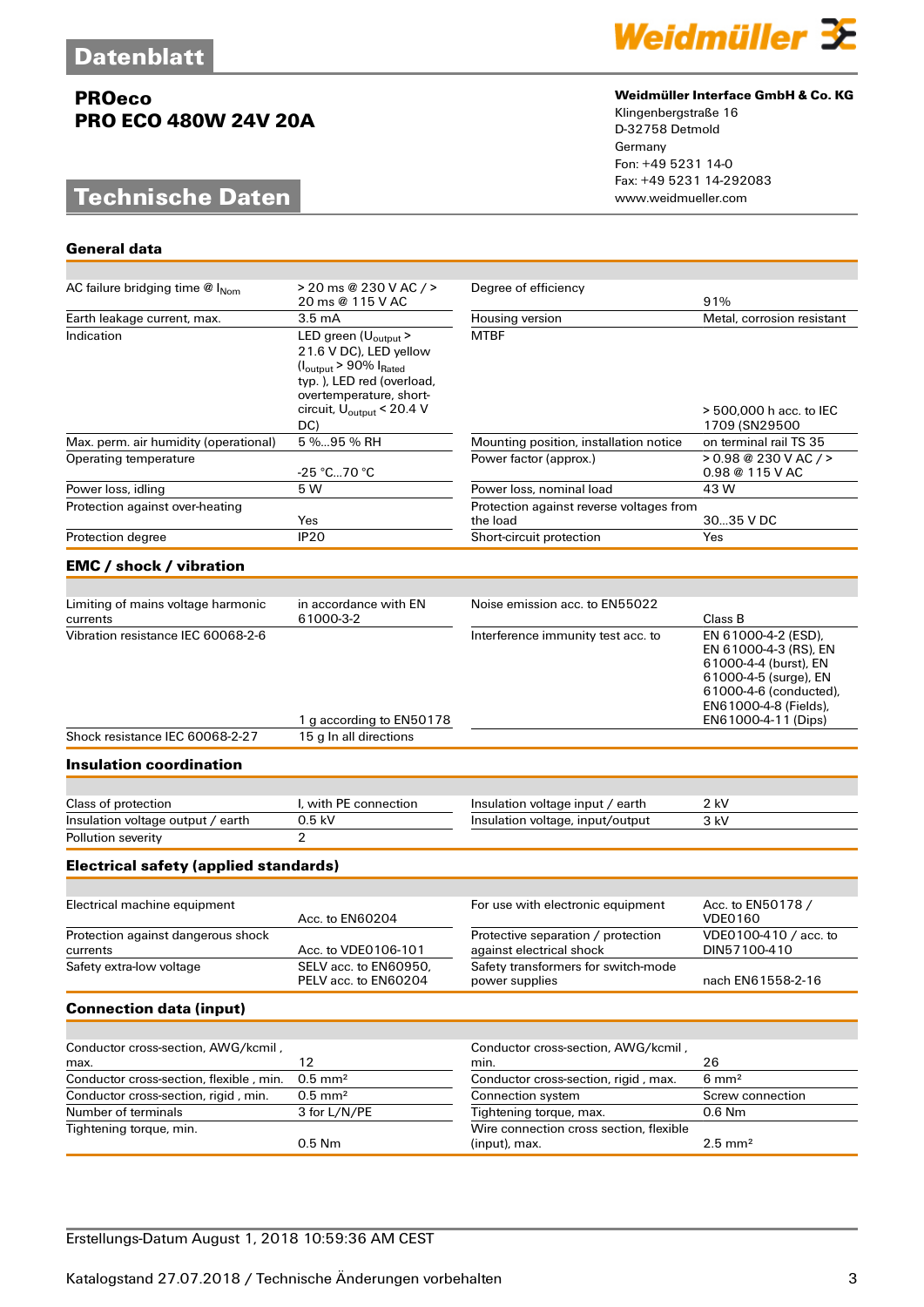# **Technische Daten**

**Connection data (output)**



#### **Weidmüller Interface GmbH & Co. KG**

| Conductor cross-section, AWG/kcmil,            | 10                                                             | Conductor cross-section, AWG/kcmil,                                                                             | 26                               |
|------------------------------------------------|----------------------------------------------------------------|-----------------------------------------------------------------------------------------------------------------|----------------------------------|
| max.                                           |                                                                | min.                                                                                                            |                                  |
| Conductor cross-section, flexible, max.        | $2.5$ mm <sup>2</sup>                                          | Conductor cross-section, flexible, min.                                                                         | $\overline{0.5}$ mm <sup>2</sup> |
| Conductor cross-section, rigid, max.           | $6 \text{ mm}^2$                                               | Conductor cross-section, rigid, min.                                                                            | $0.5$ mm <sup>2</sup>            |
| Connection system                              | Screw connection                                               | Number of terminals                                                                                             | $7 (++, -, 13, 14)$              |
| Tightening torque, max.                        | $0.6$ Nm                                                       | Tightening torque, min.                                                                                         | 0.5 Nm                           |
| <b>Signalling</b>                              |                                                                |                                                                                                                 |                                  |
| Contact load (NO contact)                      | max. 30 V DC / 1 A                                             | <b>Floating contact</b>                                                                                         | Yes                              |
| Relay on/off                                   | Output voltage > 21.6 V<br>DC/ <20.4 V DC, Overload            |                                                                                                                 |                                  |
| <b>Approvals</b>                               |                                                                |                                                                                                                 |                                  |
|                                                |                                                                |                                                                                                                 |                                  |
| Institute (cULus)                              |                                                                | Certificate no. (cULus)                                                                                         |                                  |
|                                                |                                                                |                                                                                                                 | E258476                          |
| <b>Classifications</b>                         |                                                                |                                                                                                                 |                                  |
|                                                |                                                                |                                                                                                                 |                                  |
| <b>ETIM 5.0</b>                                | EC002541                                                       | ETIM 6.0                                                                                                        | EC002540                         |
| eClass 6.2                                     | 27-04-90-04                                                    | eClass 7.1                                                                                                      | 27-04-90-04                      |
| eClass 8.1                                     | 27-04-90-04                                                    | eClass 9.0                                                                                                      | 27-04-07-03                      |
| eClass 9.1                                     | 27-04-07-01                                                    |                                                                                                                 |                                  |
| <b>Product information</b>                     |                                                                |                                                                                                                 |                                  |
| Descriptive text ordering data                 | a system.                                                      | The internal varistor found in a switch-mode power supply does not replace the need for surge protection within |                                  |
| <b>Approvals</b>                               |                                                                |                                                                                                                 |                                  |
| Approvals                                      |                                                                |                                                                                                                 |                                  |
|                                                |                                                                |                                                                                                                 |                                  |
| <b>ROHS</b>                                    | Conform                                                        |                                                                                                                 |                                  |
| <b>Downloads</b>                               |                                                                |                                                                                                                 |                                  |
|                                                |                                                                |                                                                                                                 |                                  |
| Approval/Certificate/Document of<br>Conformity | DE_PA5200_160202_001.pdf                                       |                                                                                                                 |                                  |
| Brochure/Catalogue                             | <b>CAT 4.3 ELECTR 15/16 EN</b>                                 |                                                                                                                 |                                  |
| <b>Engineering Data</b>                        | <b>EPLAN, WSCAD</b>                                            |                                                                                                                 |                                  |
| <b>Engineering Data</b>                        | <b>STEP</b>                                                    |                                                                                                                 |                                  |
| User Documentation                             | <b>Operating instructions</b><br><b>Operating instructions</b> |                                                                                                                 |                                  |
|                                                |                                                                |                                                                                                                 |                                  |